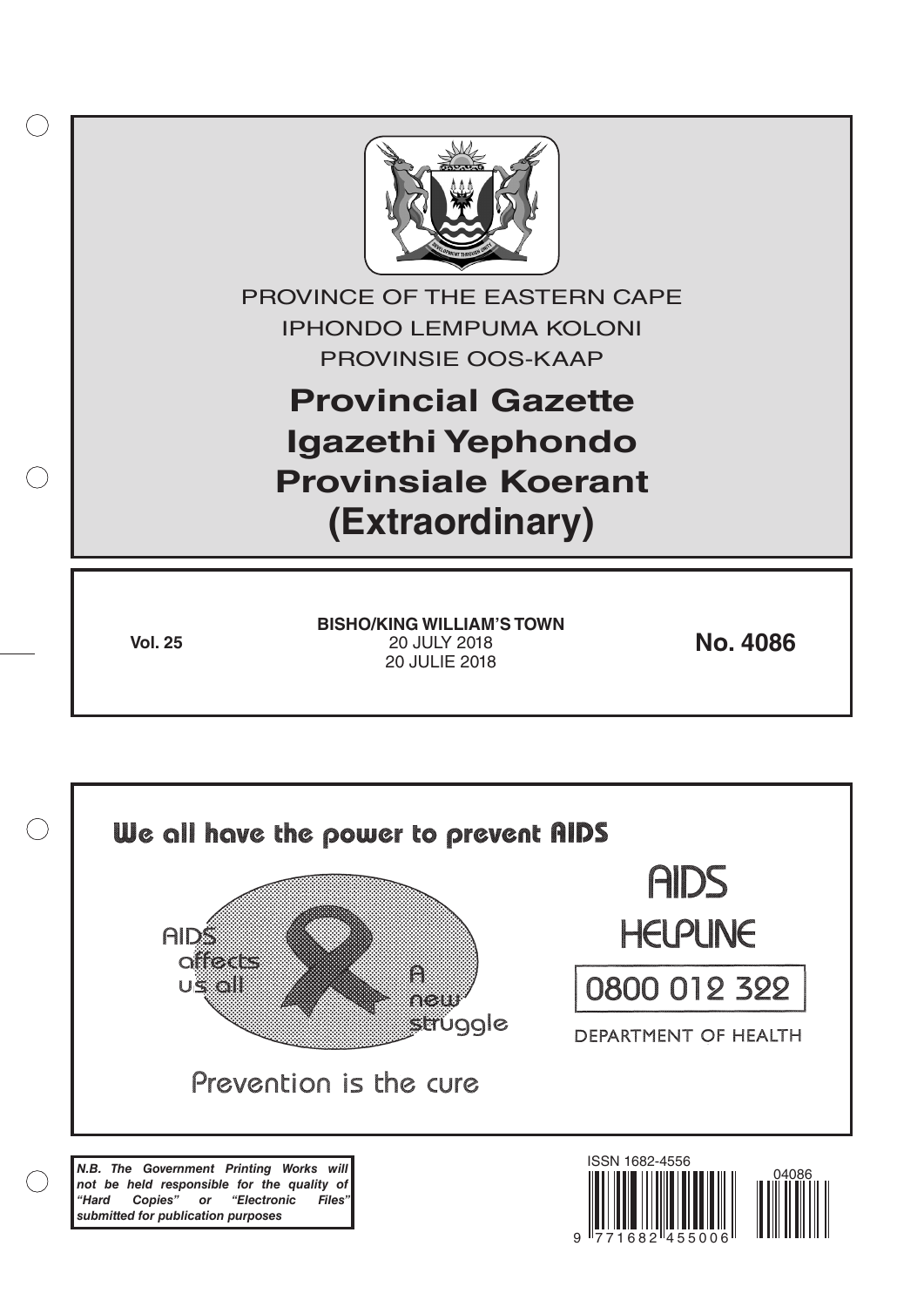# **IMPORTANT NOTICE:**

**The GovernmenT PrinTinG Works Will noT be held resPonsible for any errors ThaT miGhT occur due To The submission of incomPleTe / incorrecT / illeGible coPy.**

**no fuTure queries Will be handled in connecTion WiTh The above.**

## **CONTENTS**

|            |                                                                                                       | Gazette<br>No. | Page<br>No. |
|------------|-------------------------------------------------------------------------------------------------------|----------------|-------------|
|            | <b>LOCAL AUTHORITY NOTICES • PLAASLIKE OWERHEIDS KENNISGEWINGS</b>                                    |                |             |
| 143<br>144 | Eastern Cape Liquor Act (10/2003): Notice of lodgement of applications for transfer of certificate of | 4086           |             |
|            |                                                                                                       | 4086           |             |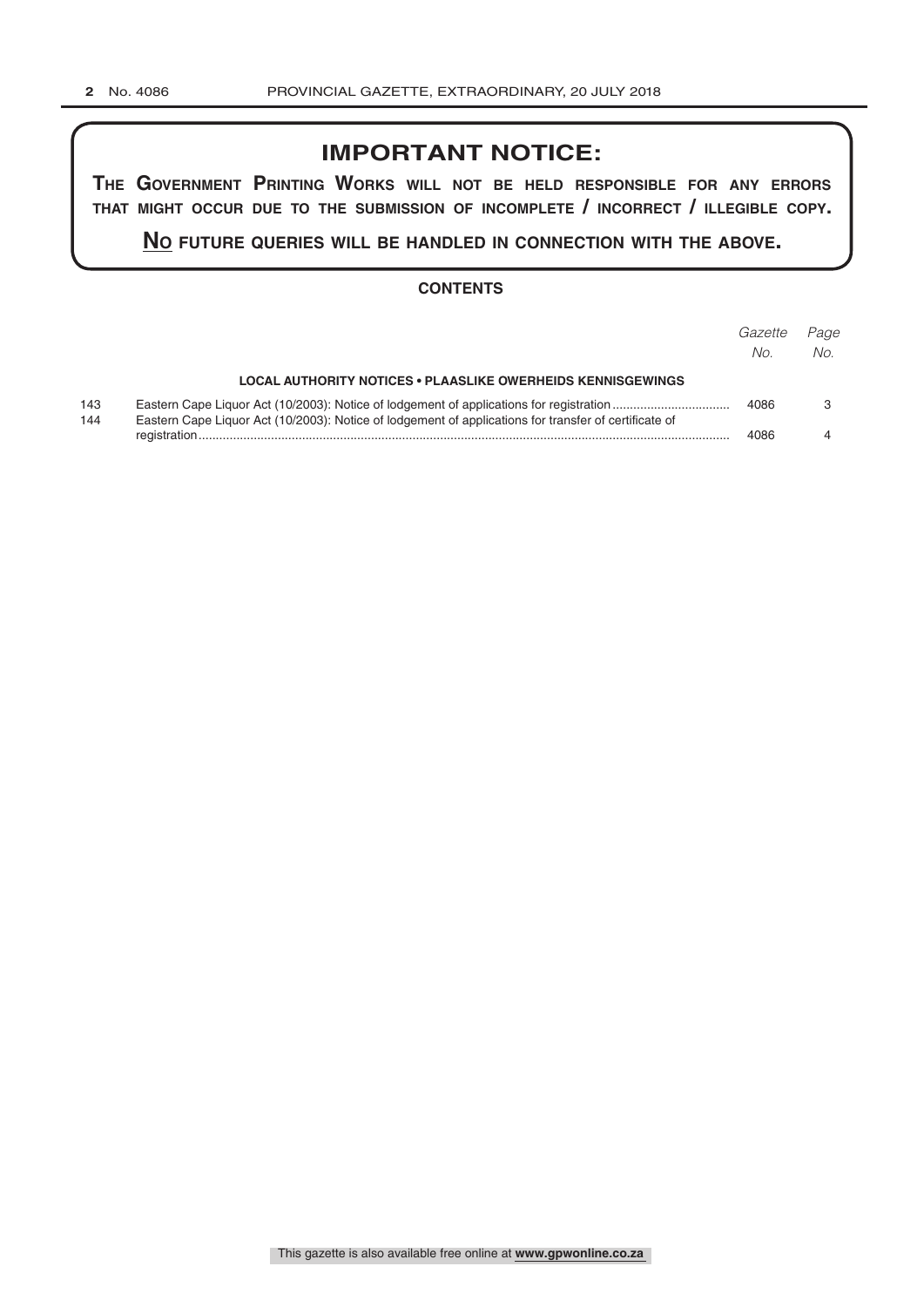# Local Authority Notices • Plaaslike Owerheids Kennisgewings

## **LOCAL AUTHORITY NOTICE 143 OF 2018**

1. CM3  $[Reg 4 (1)]$ 

EASTERN CAPE LIQUOR ACT, 2003 (Act No. 10 of 2003)<br>NOTICE OF LODGEMENT OF APPLICATIONS FOR REGISTRATION NOTICE OF LODGEMENT OF APPLICATIONS FOR REGISTRATION

Notice is nervely given that the applications for registration, particulars of which appear in the Schedule hereunder, have been louged with the Board.<br>Interested parties may, free of charge, inspect any application which EASTERN CAPE LIQUOR BOARD 19 July 2018 SCHEDULE

| <b>Application Number</b> |                  |                                                            |                                     |                                 | Name under which business is to be<br>conducted and particulars of the erf,<br>street or farm |  |
|---------------------------|------------------|------------------------------------------------------------|-------------------------------------|---------------------------------|-----------------------------------------------------------------------------------------------|--|
|                           |                  | Name and number of<br>Ward                                 | Kind of registration<br>applied for | Kind of<br>liquor to be<br>sold |                                                                                               |  |
| 1.                        | REF6808290351089 | Ward 54 Nelson Mandela<br><b>Metropolitan Municipality</b> | On and Off<br>Consumption           | All kinds                       | Siya's Tavern, 36841 Ntibane Street,<br>Motherwell N.U. 29. Port Elizabeth, 6001              |  |
| 2.                        | REF6808290351089 | Ward 54 Nelson Mandela<br><b>Metropolitan Municipality</b> | On and Off<br>Consumption           | All kinds                       | African Roots, 36841 Ntibane Street,<br>Motherwell N.U. 29, Port Elizabeth, 6001              |  |
| 3.                        | REF8610161056088 | Ward 5 Mbhashe Local<br>Municipality                       | On and Off<br>Consumption           | All kinds                       | Sondela Tavern, Ngxingweni Location,<br>Idutywa, 5000                                         |  |
| 4.                        | REF8202240474084 | Ward 9 Emalahleni Local<br>Municipality                    | On and Off<br>Consumption           | All kinds                       | Nande, Emdeni Village, Swartwater, Lady<br>Frere, 5410                                        |  |
| 5.                        | REF7809235355085 | Ward 7 Enoch Mgijima<br>Local Municipality                 | On and Off<br>Consumption           | All kinds                       | Vukuzenzele Tavern, 99 Xuma Street, Zone<br>1, Ezibeleni, Queenstown, 5320                    |  |
| 6.                        | REF8607180727087 | Ward 22 Enoch Mgijima<br>Local Municipality                | On and Off<br>Consumption           | All kinds                       | Thandabantu Tavern, Hackney Village,<br>Whittlesea, 5360                                      |  |
| 7.                        | REF6901135934084 | Ward 8 Sengu Local<br>Municipality                         | On and Off<br>Consumption           | All kinds                       | Kwa Bra Dan, Ditsheng, Mokhesi Village,<br>Sterkspruit, 9762                                  |  |
| 8.                        | REF7211180827087 | Ward 1 Enoch Mgijima<br>Local Municipality                 | Off Consumption                     | All kinds                       | Sakhie's Bottle Store, Mkhonjane<br>Administrative Area, Bolotwa, Queenstown,<br>5320         |  |
| 9.                        | REF8307280588089 | Ward 7 Emahlaleni Local<br>Municipality                    | On and Off<br>Consumption           | All kinds                       | Valembos Tavem, Elalani Location,<br>Qoqodala Administrative Area, Lady Frere,<br>5410        |  |
| 10.                       | REF7011230993081 | Ward 9 Mnquma Local<br>Municipality                        | On and Off<br>Consumption           | All kinds                       | Elamthemba Tavern, Mpenduza<br>Administrative Area, Mzantsi Location,<br>Butterworth, 4960    |  |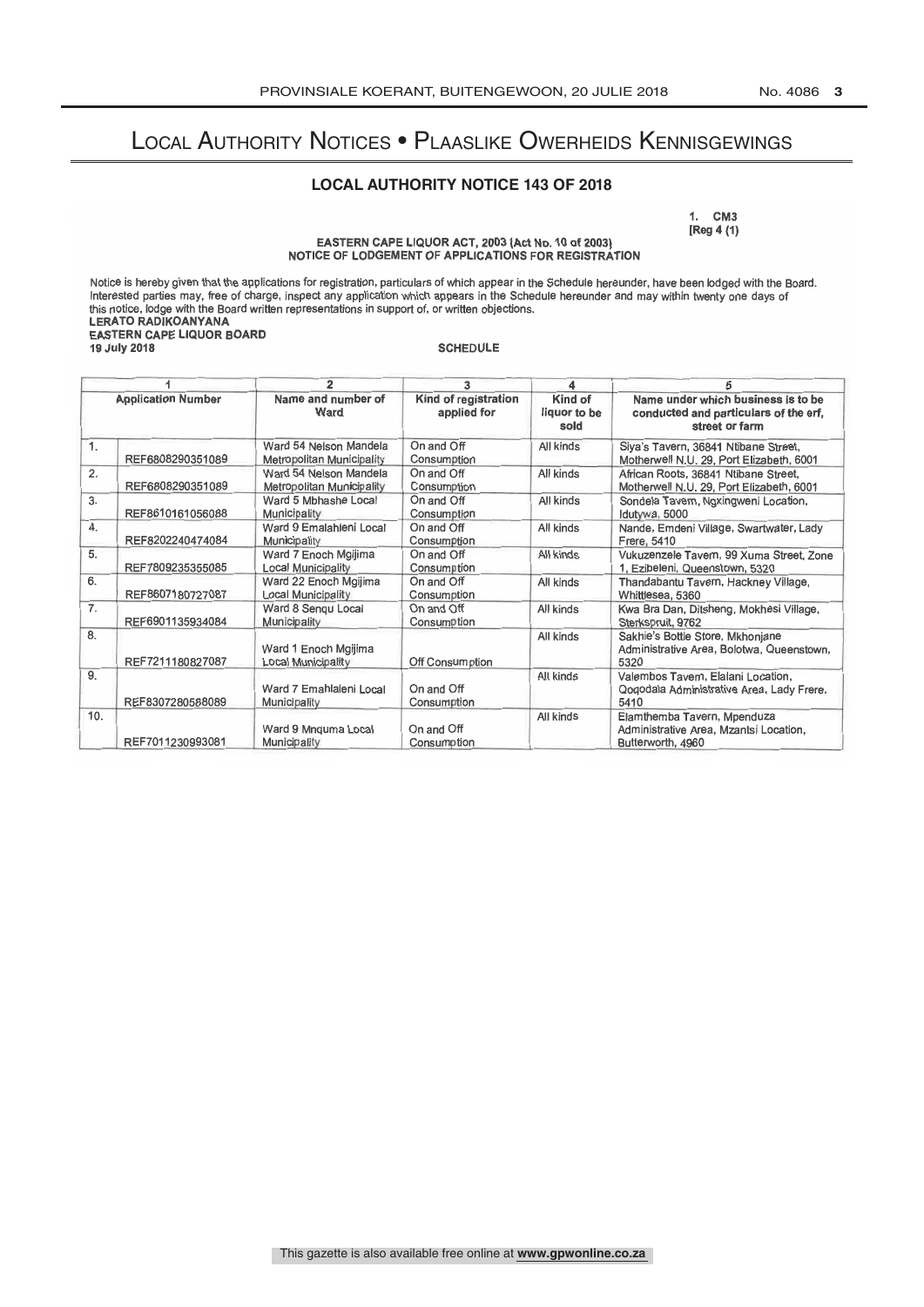### **LOCAL AUTHORITY NOTICE 144 OF 2018**

FORM 9 Reg 11 (1)]

### EASTERN CAPE LIQUOR ACT, 2003 (Act No. 10 of 2003)

## NOTICE OF LODGEMENT OF APPLICATIONS FOR TRANSFER OF CERTIFICATE OF REGISTRATION

Notice is hereby given that the applications for transfer of certificates of registration, particulars of which appear in the Schedule hereunder, have been<br>lodged with the Board.

Interested parties may, free of charge, inspect any approactor which appears in the Schedule Hereundor and may within tworky one days or the house,<br>lodge with the Board written representations in support of, or written obj

### LERATO RADIKOANYANA EASTERN CAPE LIQUOR BOARD 19 July 2018

SCHEDULE 1987 - START 1988

| <b>Application Number</b> |                   | Particulars of certificate of<br>Name and number<br>registration<br>of Ward |                                                                                                                           |                                                         | <b>Particulars of</b><br>prospective holder of<br>certificate of registration |
|---------------------------|-------------------|-----------------------------------------------------------------------------|---------------------------------------------------------------------------------------------------------------------------|---------------------------------------------------------|-------------------------------------------------------------------------------|
|                           |                   |                                                                             |                                                                                                                           | Particulars of holder of<br>certificate of registration |                                                                               |
| 1.                        | ECP01003/03026/OF | Ward 14 Buffalo<br>City Metropolitan<br>Municipality                        | Enothole Bottle Store, Erf 9809,<br>N.U. 2, Mdantsane, 5219                                                               | <b>Toti Eric Gabelana</b>                               | <b>Sulamo General Dealers</b>                                                 |
| 2.                        | ECP20023/03026/OO | Ward 35 Buffalo<br>City Metropolitan<br>Municipality                        | Ruby's Tavern, 2110 Tyutyu<br>Village, King Williams Town, 5600                                                           | Misiwe Methlady Poni                                    | Sindiswa Gladys Poni                                                          |
| 3.                        | ECP22331/03033/OO | Ward 7 Enoch<br>Mgijima Local<br>Municipality                               | Tavern,<br>No.<br>Mpolweni's<br>Ezibeleni.<br>Phakamisa,<br>Queenstown, 5320                                              | Mpisekhaya<br>Headman<br>Qitsi                          | Thobeka Vivian Qitsi                                                          |
| 4.                        | ECP08904/90454/ON | Ward 3 Nelson<br>Mandela<br>Metropolitan<br>Municipality                    | Wimpy, Erf 9265, Shop 1, Times<br>Square, Corner Heugh Road And<br>Walmer,<br>Fifth<br>Avenue,<br>Port<br>Elizabeth, 6001 | Louw Nel<br>Abel<br>Petrus<br>Kamfer                    | Pereira And Sons<br>Investments (Pty) Limited                                 |
| 5.                        | ECP02838/03026/ON | Ward 5 Nelson<br>Mandela<br>Metropolitan<br>Municipality                    | Liquid Lounge, Erf 2671 & 2672, No<br>52 Parliament Street, Central, Port<br>Elizabeth, 6001                              | Karsa - B Outfits CC                                    | Club On 52 Parliament<br>(Pty) Limited                                        |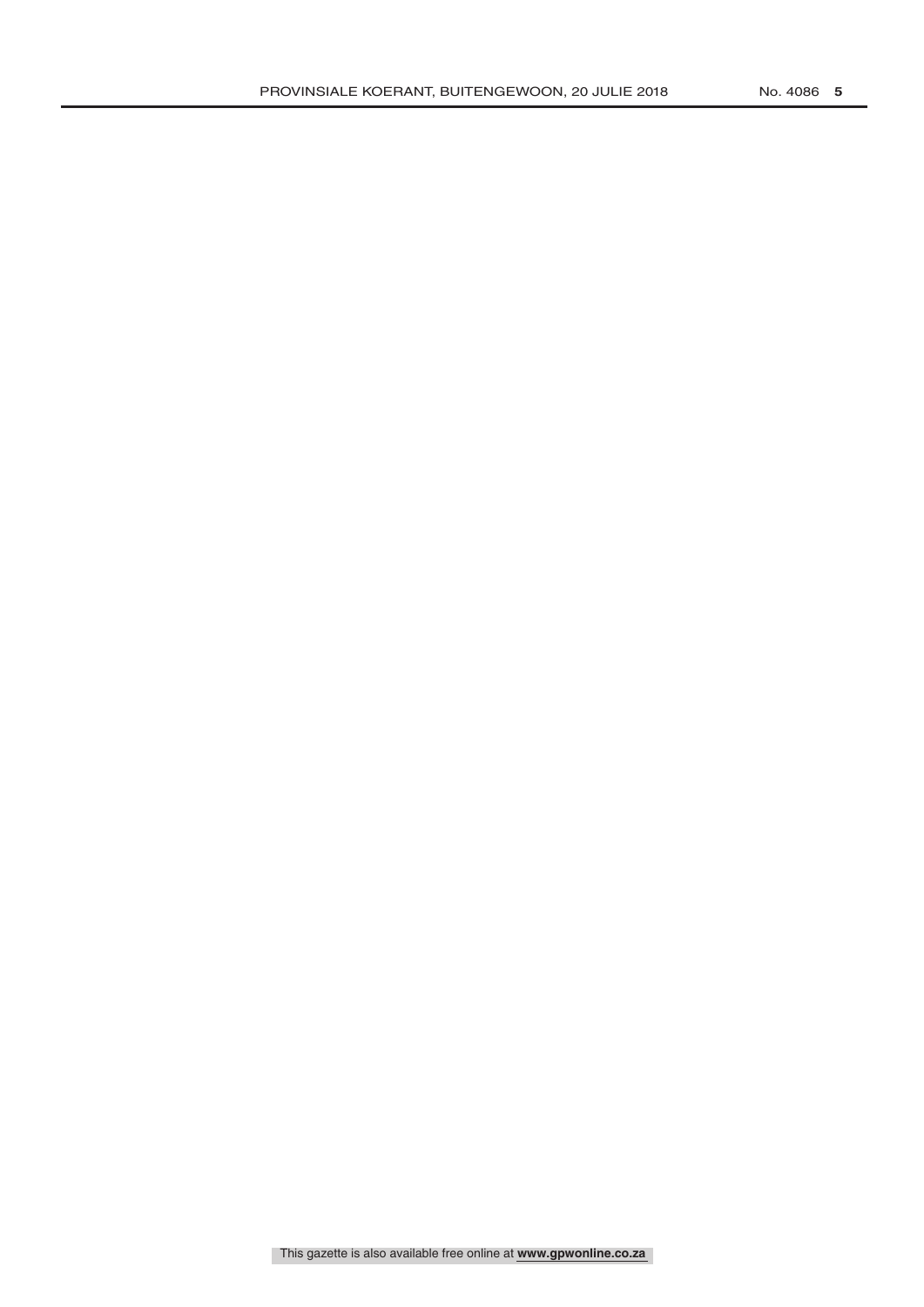This gazette is also available free online at **www.gpwonline.co.za**